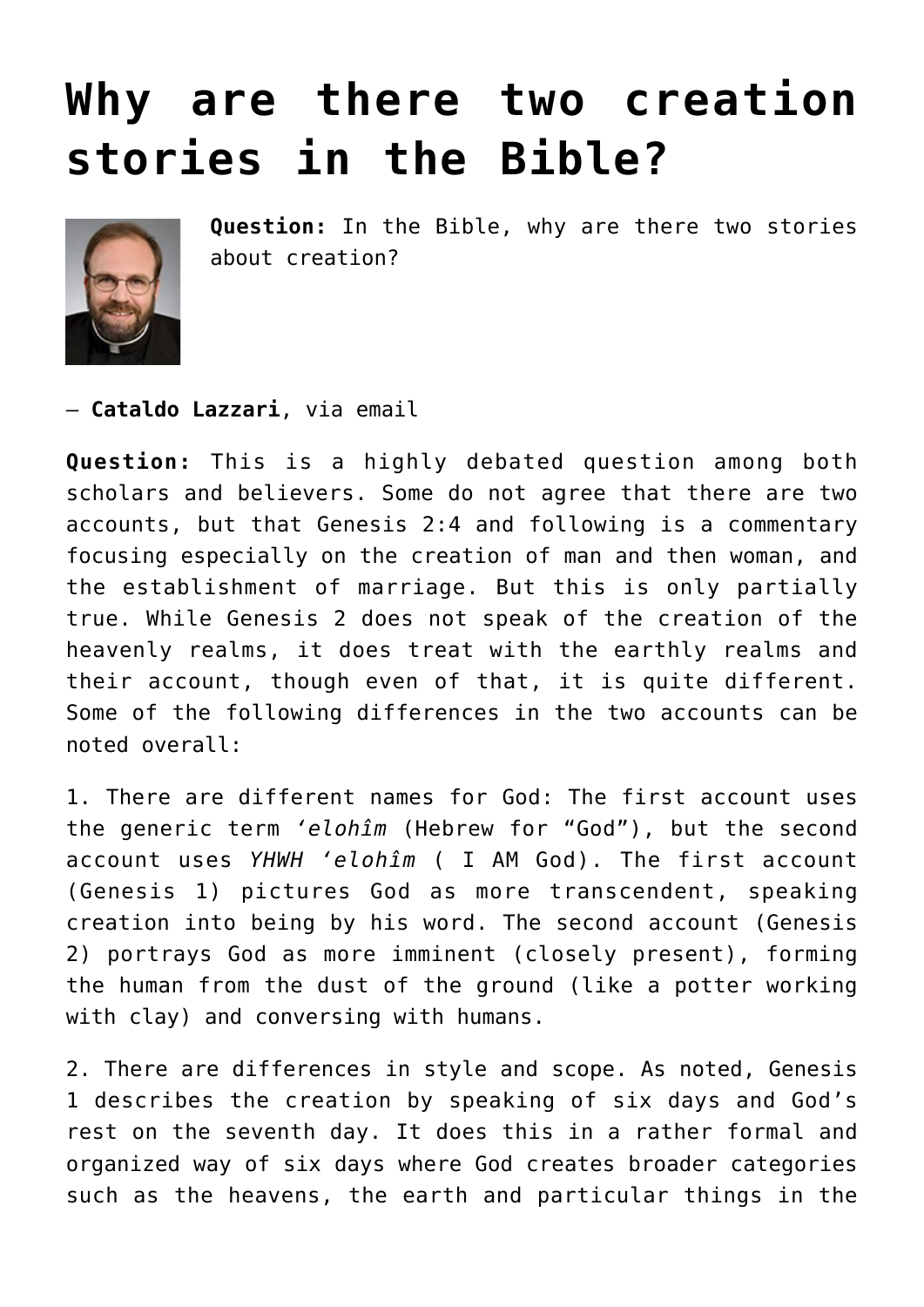heavens and on the earth. This is followed by the seventh day when God rests. By contrast, Genesis 2 focuses on humanity and the earth and does so in a more narrative or story-like way.

3. There is a different order of events: Genesis 1 starts with the earth flooded by water. There is water first and then land. Genesis 2 begins with the earth as a dry wilderness (cf. Gn 2:5) until a stream or mist emerges to provide water (Gn 2:6). Further, Genesis 1 has water first, then land, followed by plants, animals and, finally, humans, male and female together. By contrast, Genesis 2 begins with the existence of land, then water, followed by Adam, then plants, animals and, finally, a woman, Eve.

As such, it is hard to simply consider Genesis 2 as a commentary and elaboration of Genesis 1; the differences are very significant, and they seem to be wholly separate accounts. Nevertheless, an ancient Biblical editor (possibly Moses himself) was not troubled by this and put them side by side as the opening of the Book of Genesis. He was fully aware of their differences. Further, we confess that this editorial work was inspired and guided by the Holy Spirit.

Hence, it seems reasonable, simply looking at the texts, to concede they likely have different origins. This only leads to a textual conflict if we insist that one of them is an exact journalistic account of the creation event; then the question becomes, which one? But since neither account purports to be an exact journalistic account, there is no necessary conflict, and we do not need to choose one or the other. Perhaps we can think of their current relationship as a kind of call and response. In Genesis 1, God calls the cosmos into existence, then Genesis 2 details how mankind responded to God's call to be his image in the world. Sadly, we rebelled against God's Law and many sorrows were to follow.

The essential and same truths, however, are proclaimed in both accounts, and they are: